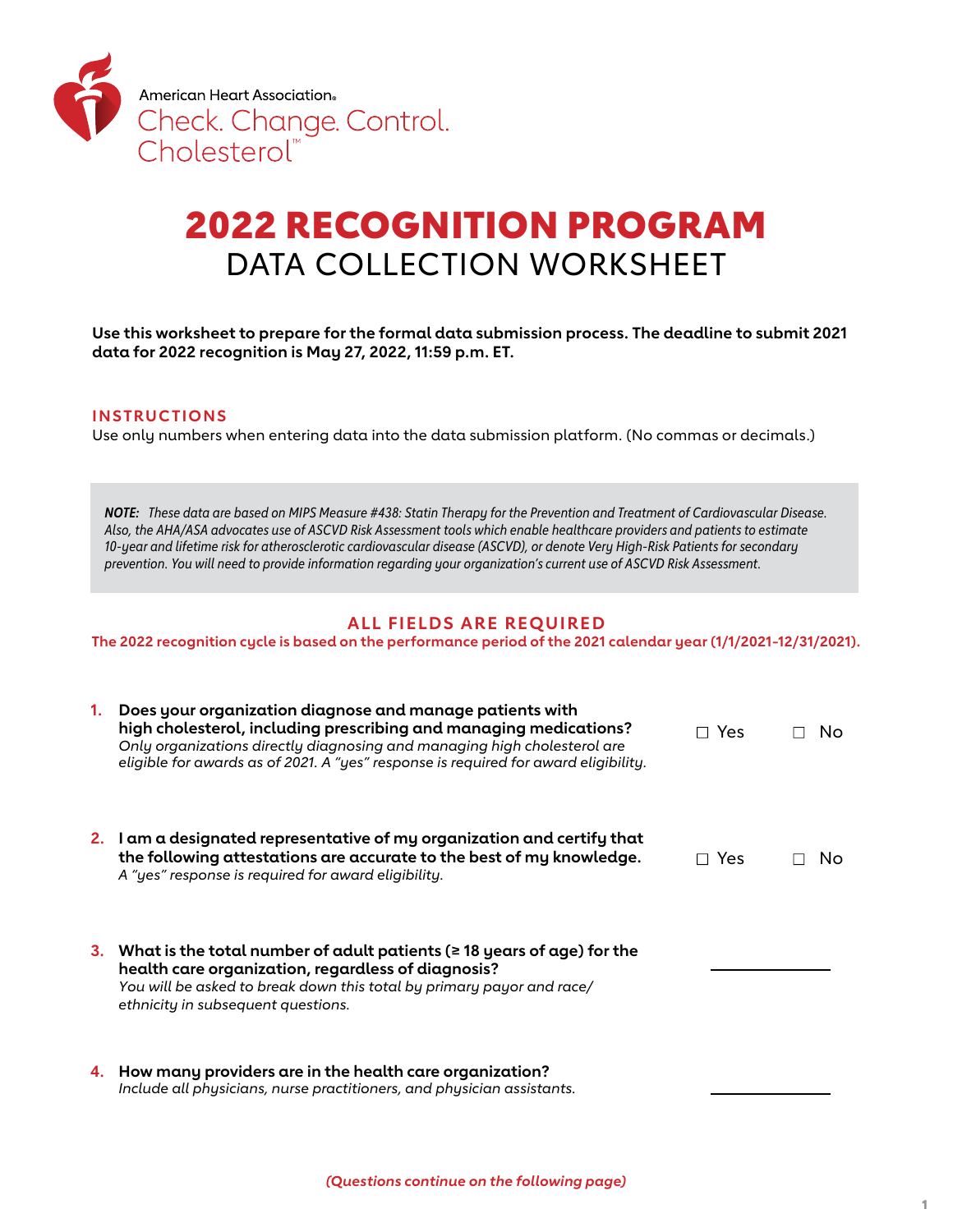**5. How many of your total adult patient population (≥18 years of age) self-identify as the following race and ethnicity (based on Table 3B of the [HRSA Uniform Data System Reporting Requirements for 2021](https://bphc.hrsa.gov/sites/default/files/bphc/datareporting/pdf/2021-uds-manual.pdf)  [Health Center Data\)](https://bphc.hrsa.gov/sites/default/files/bphc/datareporting/pdf/2021-uds-manual.pdf)**

*Sum must equal total patient count in question 3.*

| Race                                                      | <b>Non-Hispanic or Latinx</b><br>(Total Patients - Ages 18+) | <b>Hispanic or Latinx</b><br>(Total Patients - Ages 18+) |
|-----------------------------------------------------------|--------------------------------------------------------------|----------------------------------------------------------|
| Asian                                                     |                                                              |                                                          |
| <b>Native Hawaiian</b>                                    |                                                              |                                                          |
| <b>Other Pacific Islander</b>                             |                                                              |                                                          |
| <b>Black/African American</b>                             |                                                              |                                                          |
| American Indian or Alaska Native                          |                                                              |                                                          |
| White                                                     |                                                              |                                                          |
| More than one race                                        |                                                              |                                                          |
| <b>Unreported or Unknown</b>                              |                                                              |                                                          |
| <b>Subtotals</b>                                          | <b>Total Non-Hispanic or Latinx Patients:</b>                | <b>Total Hispanic or Latinx Patients:</b>                |
| <b>Total Patients</b><br>(Must equal Question 3 response) |                                                              |                                                          |

**6. How many of your total adult patients (≥ 18 years of age) are** *primarily* **attributed to the following payor groups?** *Sum must equal total patient count in question 3.*

See page 5 for additional guidance on payor groups.

|    | Medicare       |                                                                                                   | ———— Medicaid               |  | — Private Health Insurance               |    |
|----|----------------|---------------------------------------------------------------------------------------------------|-----------------------------|--|------------------------------------------|----|
|    | Other Public   |                                                                                                   | ________ Uninsured/Self-Pay |  | _________ Other/Unknown                  |    |
|    |                |                                                                                                   |                             |  |                                          |    |
| 7. |                | Does your organization or its individual clinical providers<br>consistently calculate ASCVD Risk? |                             |  | $\Box$ Yes                               | No |
|    |                | If yes, where? $\Box$ Calculate in our EHR                                                        |                             |  | Clinicians calculate external to our EHR |    |
|    |                |                                                                                                   |                             |  |                                          |    |
| 8. |                | Does your organization or its individual clinical providers<br>document the ASCVD Risk score?     |                             |  | $\Box$ Yes                               | No |
|    | If yes, where? | $\Box$ Discrete field in our EHR                                                                  |                             |  | Notes or non-discrete field in our EHR   |    |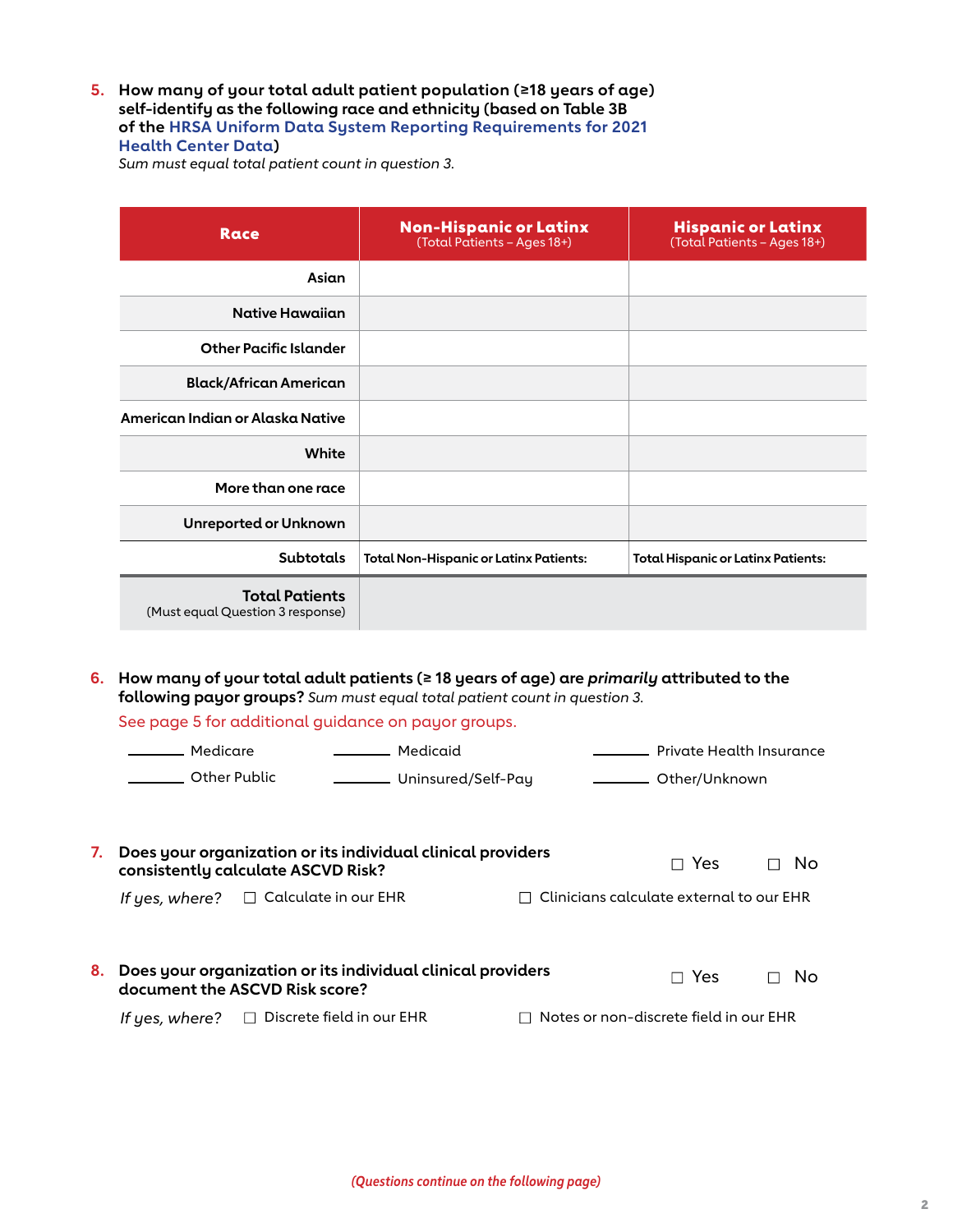**9. The [2018 AHA/ACC Guideline on the Management of Blood Cholesterol](https://www.ahajournals.org/doi/10.1161/CIR.0000000000000625) defines patients with existing clinical ASCVD as "very high-risk" of a future event if they have a history of multiple major ASCVD events or 1 major ASCVD event and multiple high-risk conditions.**

**Does your organization operationalize a specific treatment plan, such as use of a clinical decision support tool or workflow following the AHA/ACC guideline algorithm, for managing patients considered very high-risk for future ASCVD events?** 

 $\Box$  Yes  $\Box$  No

*If yes, does this treatment plan include: (Select all that apply)*

- $\Box$  Detailed collection of past medical history including major ASCVD Events and High Risk Conditions as defined in the 2018 **[AHA/](https://www.ahajournals.org/doi/10.1161/CIR.0000000000000625) [ACC Guideline on the Management of](https://www.ahajournals.org/doi/10.1161/CIR.0000000000000625)  [Blood Cholesterol](https://www.ahajournals.org/doi/10.1161/CIR.0000000000000625)**
- $\Box$  Protocol for follow-up with repeat lipid measurement 4-12 weeks after treatment initiation or referral to a specialist
- $\Box$  Using an EHR-based clinical decision support tool for intensifying statins or prescribing ezetimibe or PCSK9 therapy
- $\Box$  Supplying the AHA/ACC guideline algorithm for "**[Secondary prevention](https://www.ahajournals.org/cms/asset/89d5d937-525c-4727-b118-f06f3cef1f73/e1082fig01.gif)  [in patients with clinical ASCVD](https://www.ahajournals.org/cms/asset/89d5d937-525c-4727-b118-f06f3cef1f73/e1082fig01.gif)**" to clinicians
- $\Box$  Educating care teams every 12 months about guideline-based management of very high-risk patients
- $\Box$  Standard protocol for clinician-patient shared decision making, including discussion of other possible risk factors, social needs, cost considerations, and lifestyle

 $\Box$  None of the above

| 10. My organization is committed to continuously improving use and      | $\Box$ Yes | ∩ No |
|-------------------------------------------------------------------------|------------|------|
| data capture of ASCVD Risk Estimations into our workflows and           |            |      |
| <b>EHR systems.</b> A "yes" response is required for award eligibility. |            |      |

#### **11. DENOMINATOR:**

All patients who meet one or more of the criteria below would be considered at high risk for cardiovascular events under the ACC/AHA guidelines. When reporting this measure, determine if the patient meets denominator eligibility in order of each risk category *(i.e. Does the patient meet criteria #1? If not, do they meet criteria #2? If not, do they meet criteria #3?)*.

**Identify the number of patients in EACH of the below risk groups. What is the sum of patients in all three risk groups?** *Avoid double-counting patients who fall into more than one risk group. NOTE: All three risk groups must be factored into the final denominator total.*

Aged ≥ 21 years at the beginning of the measurement period with clinical ASCVD diagnosis.

#### **-OR -**

Aged ≥ 21 years at the beginning of the measurement period who have ever had a fasting or direct laboratory result of (LDL-C) level ≥ 190 mg/dL or were previously diagnosed with or currently have an active diagnosis of familial or pure hypercholesterolemia.

**-OR -**

Aged 40-75 years at the beginning of the measurement period with Type 1 or Type 2 diabetes and with a LDL-C level of 70-189 mg/dL recorded as the highest fasting or direct laboratory test results in the measurement year or during the two years prior to the beginning of the measurement period.

**12. NUMERATOR: How many of the patients in Question 11 were prescribed or were actively using statins at any point during the measurement period?**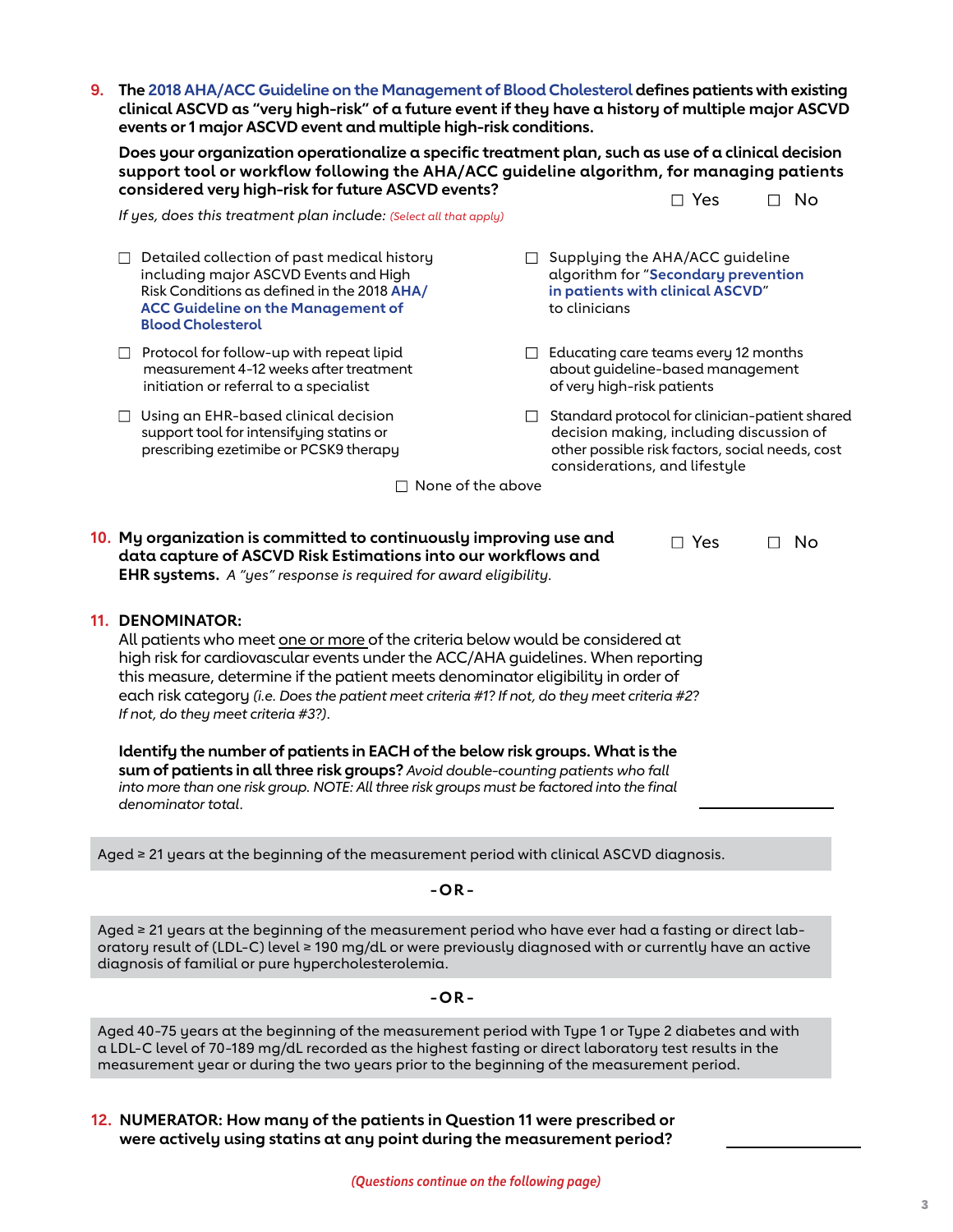# **The following section is conditional based upon the answer you provided in question 11.**  You may not be prompted to answer them all in the data platform.

**13. Was the denominator (question 11) determined based on a subset or sample of patients in your organization?** This question is REQUIRED if your denominator is less than 6% of your total adult population (i.e., Question 11 total is <6% of the Question 3 total). □ Yes □ No

[**Example:** If Question 11 = 50 patients and Question 3 = 1,000 patients, Question 13 is required for award eligibility.]

**14. If yes on Question 13, please briefly describe your sampling method and reason for sampling.**  *(500 character limit)*

**15. If no on Question 13, the denominator entered in question 11 may be considered low compared to your overall population in question 3.** Check that your denominator includes ALL patients in ALL three risk groups, and all other measure logic is appropriately applied. If yes, please describe any unique characteristics of your patients or organization for consideration that might contribute to having a small number of patients at risk for ASCVD. *(500 character limit)*